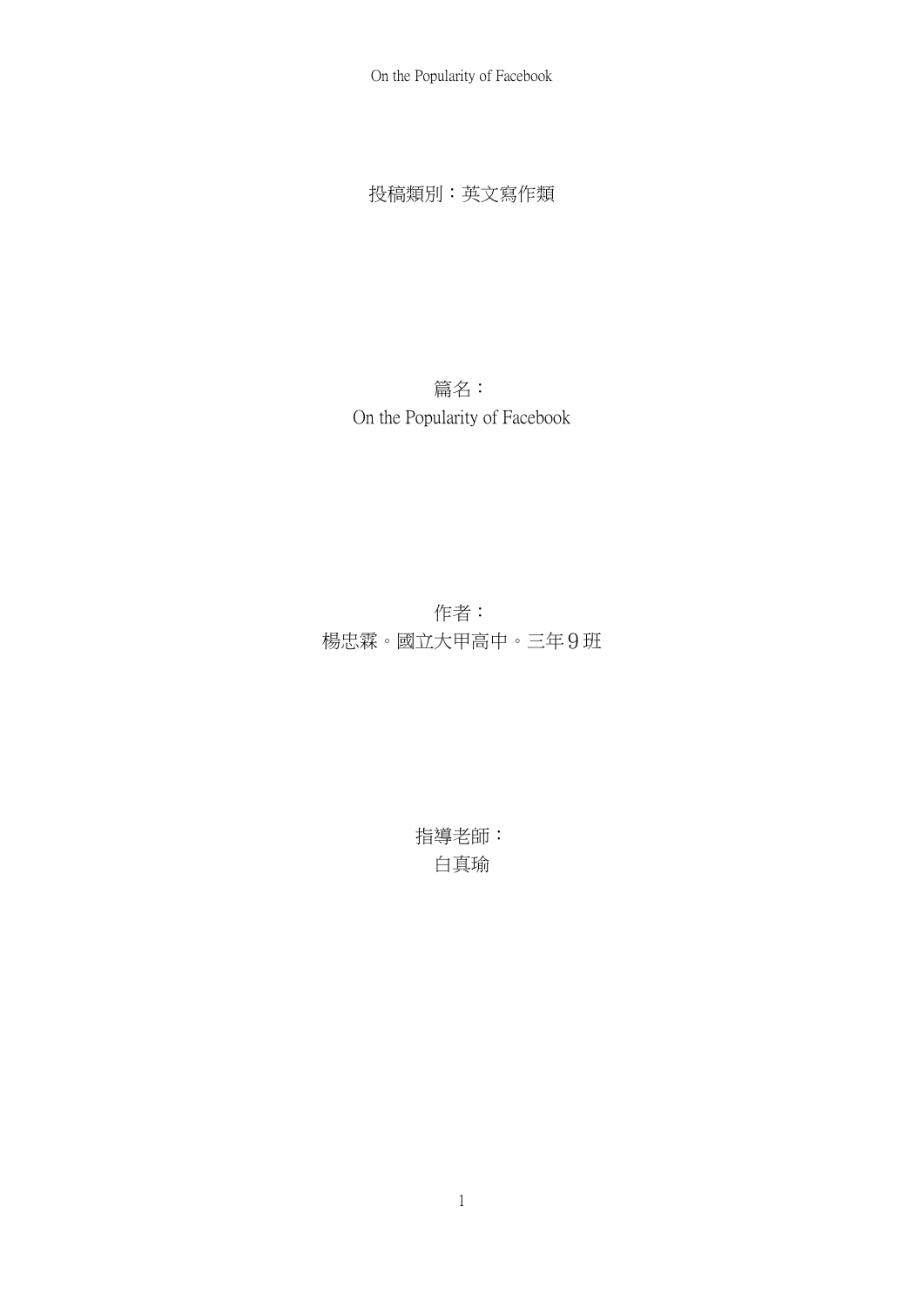### I. Introduction

### 1.1 Motivation

In recent years, online community platforms play an important role in our life, and Facebook is one of the most popular among the number of users. Facebook, a practical website, has brought a lot of convenience. For example, more and more people use Facebook as an essential interpersonal communication tool, and some people not only communicate with Facebook's friends but their friends' friends to expand their circle of friends.

Facebook has created a number of amazing feats these years. However, this trend should not be underestimated in the modern society.



## 1.2 Research Flow Chart

# 1.3 Research Purpose

- 1. Understand the origin and development of Facebook
- 2. Research users population and the time spent on Facebook
- 3. Explore the effects of Facebook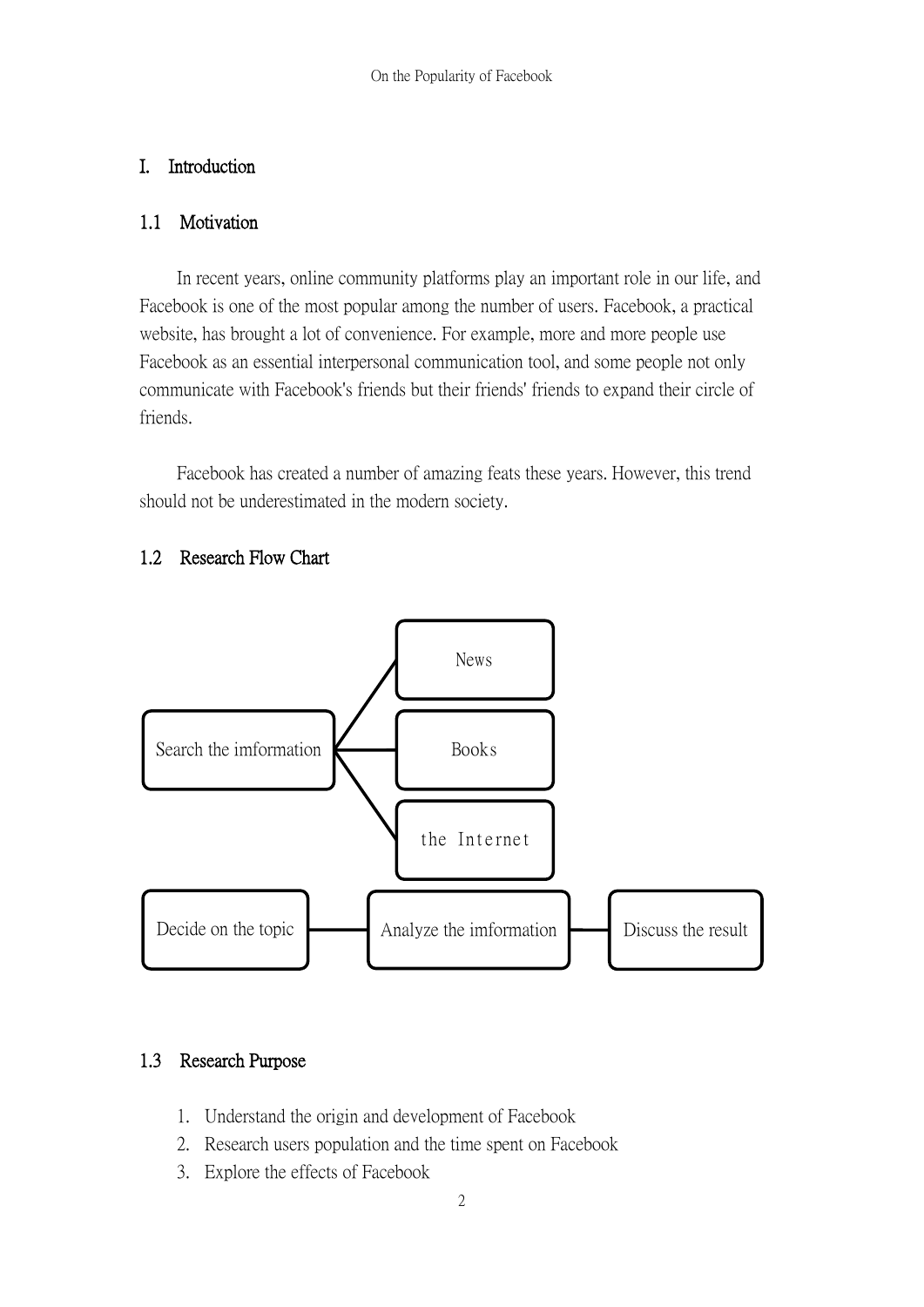### II. Thesis

### 2.1 The Vision of Facebook

 Facebook makes people enjoy sharing. The world becomes more closely connected. People's horizon is broadened.

# 2.2 The origin of Facebook

 Facebook is a social networking service launched in 2004. Facebook was founded by Mark Zuckerberg with his college roommates and fellow students. The website's membership was initially limited by the founders to Harvard students, but was expanded to other colleges in the Boston area, the Ivy League etc.

| Year | <b>Important Events</b>                                                                                                             |  |  |
|------|-------------------------------------------------------------------------------------------------------------------------------------|--|--|
| 2004 | Facebook was incorporated in mid-2004.                                                                                              |  |  |
| 2005 | Facebook received \$12.7 million investment from Accel Partner<br>company                                                           |  |  |
| 2006 | Facebook launched notebook function - a tag, add photo, blog comments<br>service.                                                   |  |  |
| 2007 | Facebook became the cover of "Newsweek."                                                                                            |  |  |
| 2008 | Facebook launched the simplified Chinese version, also providing two of<br>the Traditional Chinese version to Hong Kong and Taiwan. |  |  |
| 2010 | Facebook's valuation went up to \$50 billion.                                                                                       |  |  |
| 2011 | Facebook announced advertising sales offices in Hong Kong, providing<br>services for the Hong Kong and Taiwan markets.              |  |  |
| 2012 | Since the launch of "News Feed" interface, which showed a lot of ads,<br>Facebook users became more discontent.                     |  |  |

## 2.3 Top 20 websites, users' census, and time spent on Facebook

 Facebook is an on-going ever-growing social networking website. More than ten million people around Taiwan use Facebook to keep in touch with family, friends, and even more than 800 million people in the world.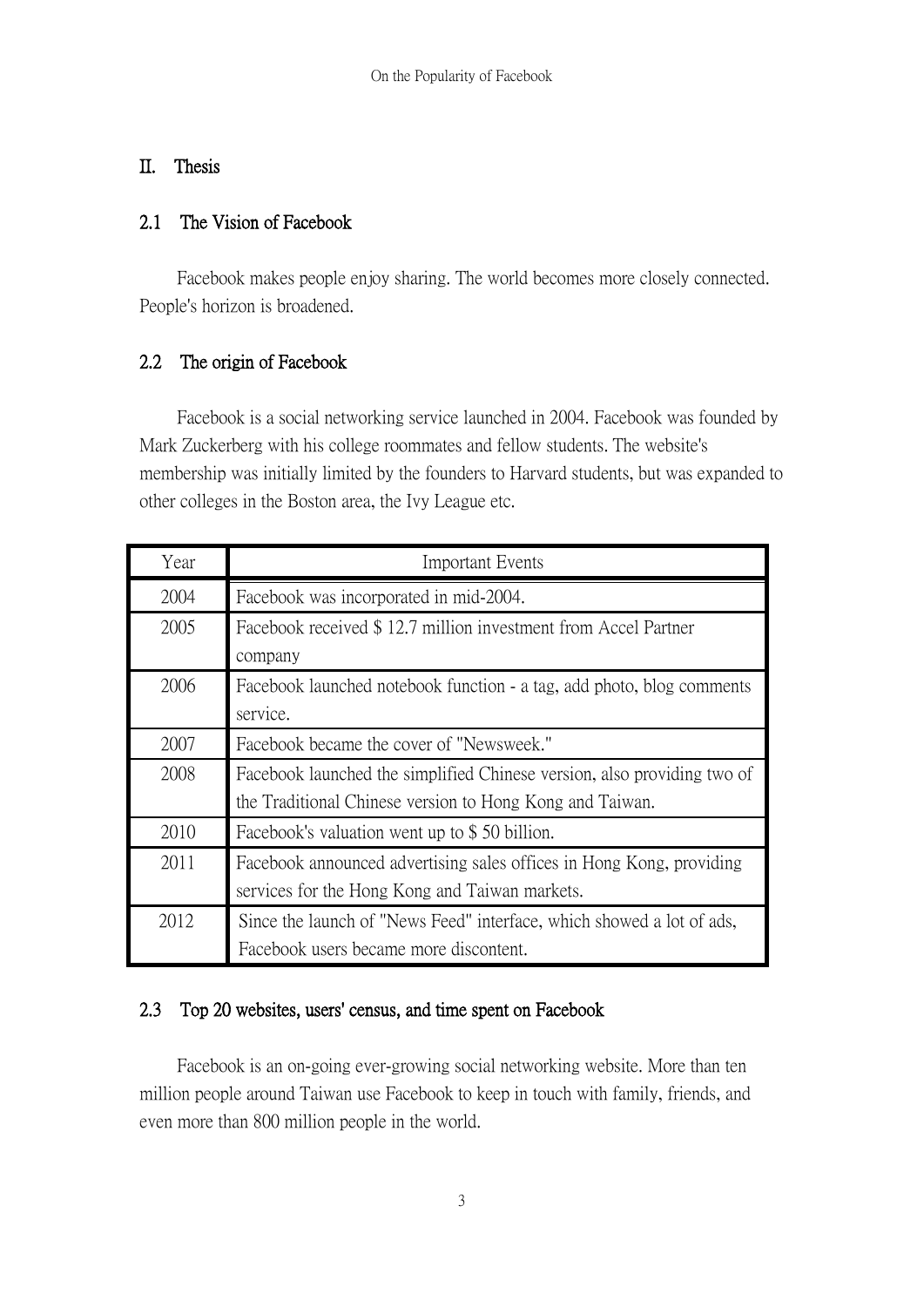## 2.3.1 The top 20 websites in Taiwan

Top Sites in Taiwan

| 1st              | Yahoo!        | 11th             | Windows Live |
|------------------|---------------|------------------|--------------|
| 2nd              | Facebook      | 12 <sub>th</sub> | PC home 電腦報  |
| 3rd              | Google        | 13 <sub>th</sub> | 巴哈姆特電玩資訊站    |
| 4th              | Google 繁體中文搜尋 | 14 <sub>th</sub> | HiNet        |
| 5th              | YouTube       | 15 <sub>th</sub> | 露天拍賣         |
| 6th              | 無名小站          | 16 <sub>th</sub> | Mobile01     |
| 7 <sub>th</sub>  | PIXNET 痞客邦    | 17 <sub>th</sub> | Wikipedia    |
| 8th              | Baidu.com     | 18th             | yam 天空       |
| 9 <sub>th</sub>  | 伊莉心情車站        | 19 <sub>th</sub> | blogspot.tw  |
| 10 <sub>th</sub> | udn.com 聯合新聞網 | 20 <sub>th</sub> | 台灣蘋果日報       |

According to the data, we can clearly find that Facebook is very popular in Taiwan.

# 2.3.2 The users' census of Facebook



October 10, 2009 Facebook users were about 3,222,200 people around Taiwan In May 2010, 6,585,860 people. In March 2011, 9,999,260 people. (The Global Audience: 630,319,140 people)

Now : 12,806,040 people in Taiwan (The Global Audience: 910,110,980 people)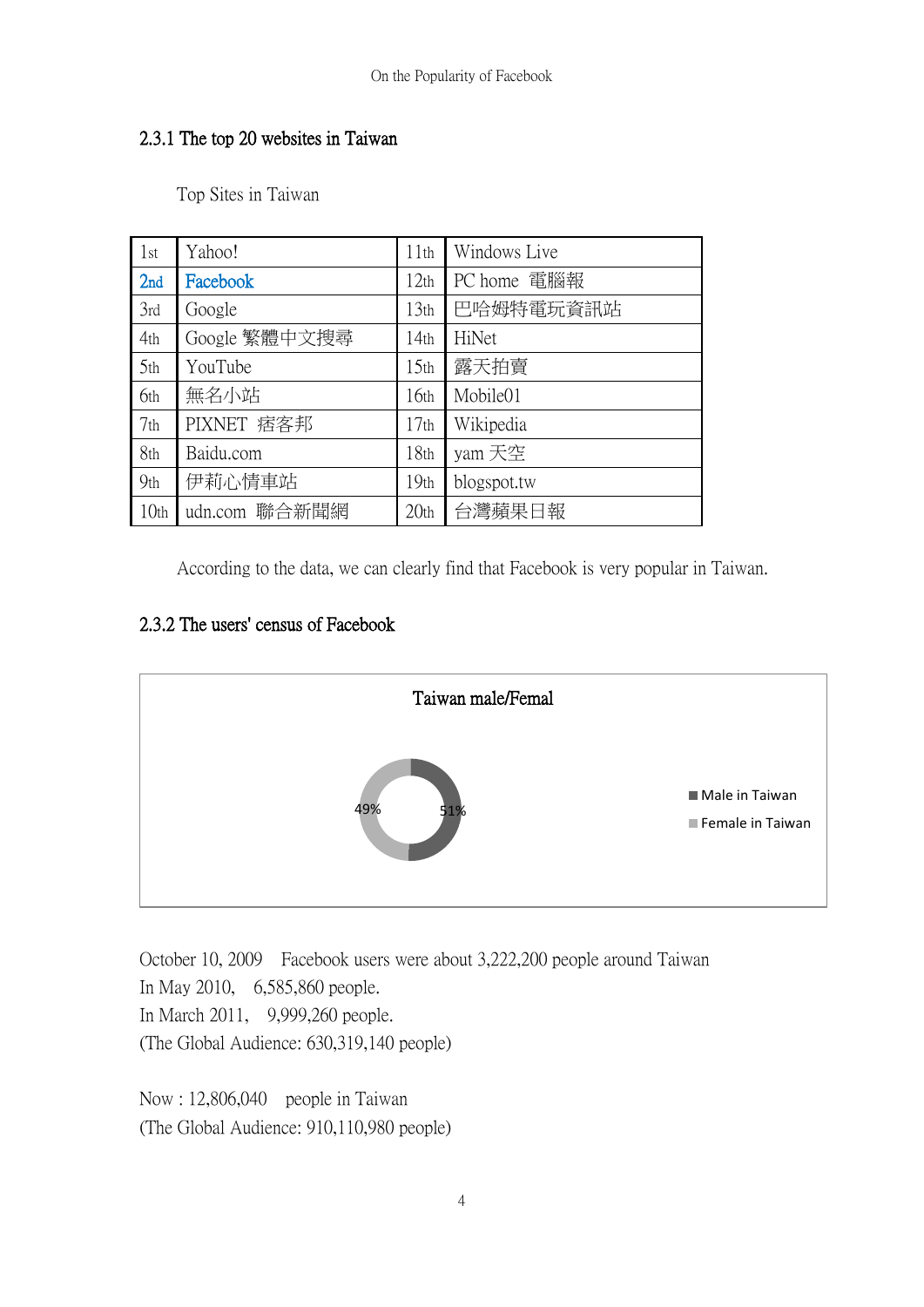#### 2.3.3 Average time spent on Facebook





 We can easily get findings from the two charts above that first, over half of the users log into Facebook every day. In chart two. We can find that most users spend thirty minutes to one hour or one hour to three hours each day.

 According to the charts above, we can clearly find that Facebook has become more and more important a part of our daily life. In other words, Facebook is an essential tool for modern people.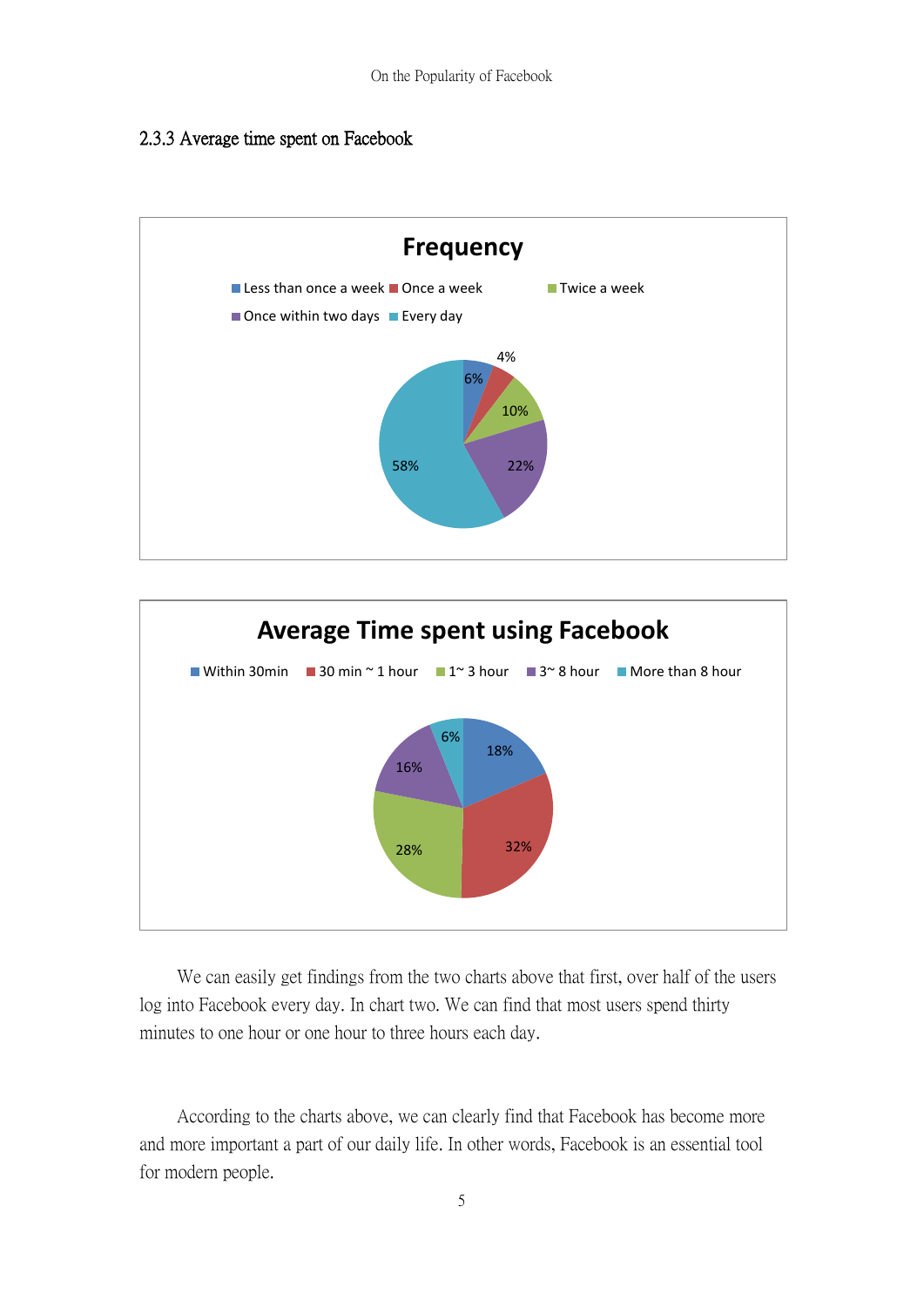#### 2.4 Different functions of Facebook

#### 2.4.1 The Wall

 The Wall is like a message board. People can express their opinions, make any statement, post their photographs, or recommend any links here. This is where the main interaction among Facebook users takes place.

### 2.4.2 Pokes

This function is just like to say "hello." It is a way to interact with a friend.

#### 2.4.3 Status

 Users can update their whereabouts, what they are doing, their marital status, etc., anytime, anywhere, and the good friends of the users will know the latest update.

### 2.4.4 Events

 This function looks like a calendar and can keep users informed that something will occur. It is a way to keep in touch with your friends. You can follow the activities and events that are happening around you through your friend.

#### 2.4.5 Application

 Facebook applications include providing an open platform for people to interact, testing newly-developed applications, and games, etc.

#### 2.4.6 Marketplace

 The market function can provide free advertising for Facebook users. However, only very few users use it in Taiwan.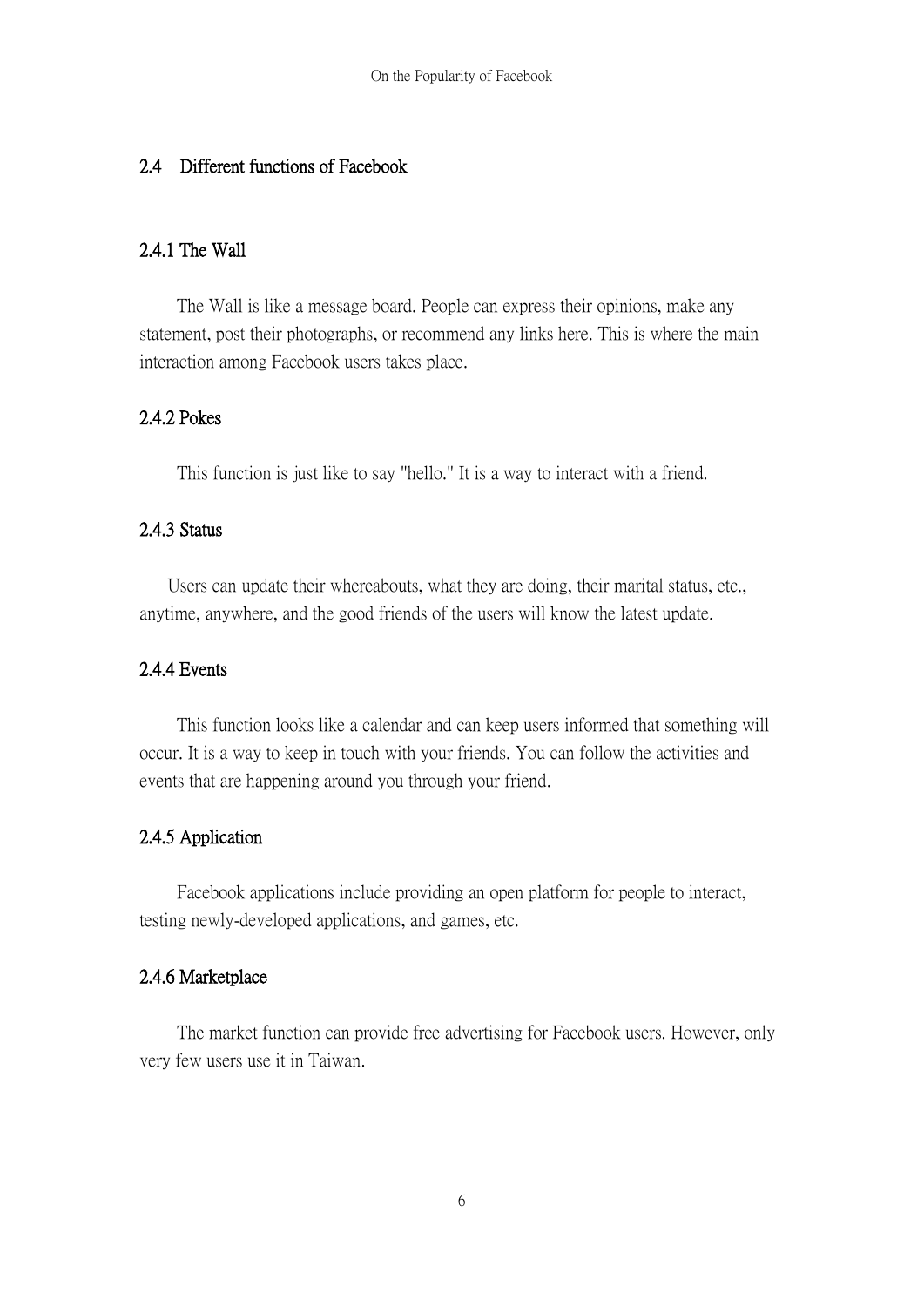#### 2.5 The investigation of the reasons for using Facebook



(Survey a total of two hundred people.)

 According to the above data, most people use Facebook to check out on their friends. What they are doing, what they are thinking, where they have been to, etc. The second is to press "like." The third is to post status on Facebook. In the survey, a female said that she used Facebook to know something new, like the news broadcast. Therefore, the broadcast speed is the same as Facebook.

#### III. Conclusion

 In my opinion, Facebook brings a lot of help for modern people. Take me as an example. As long as my computer is turned on, the first I do is to browse Facebook to get acquainted with the latest news. It is like an immediate reporter that helps you search the news from around the world. To be a scholar, one has be open-minded and get in touch with things happening in the world. Facebook is not only a humane technological community, but also a bridge connecting people and with the world. No wonder some people say that a scholar does not step outside his gate, yet he knows the happenings under the sun.

#### VI. References

1. Victoria Chen (2010)。用 Facebook 邊玩邊學宅出好英文。台北市:貝塔出版社。